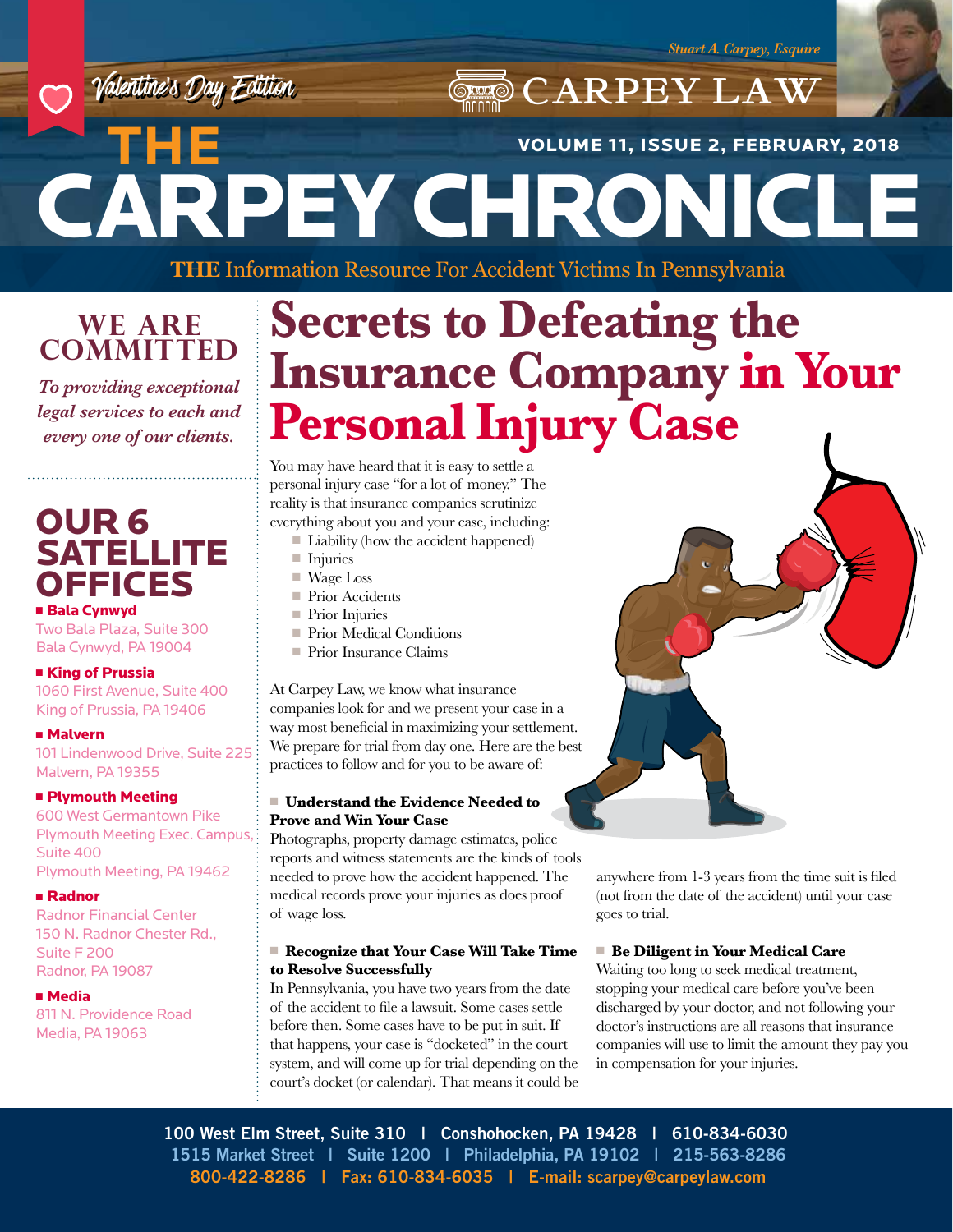

# **My Doctors Back At The End Of My Case?"**

Recently, a client asked us this question when she was informed that several of her doctors had outstanding medical bills related to her treatment for her case and that they were entitled to repayment. As an injured person with an ongoing personal injury case it is important to understand who is entitled to reimbursement from the successful resolution of your case.

In a typical motor vehicle accident case, your own insurance company pays your medical bills up to the amount you purchased (the minimum requirement on a car insurance policy in PA is \$5,000). You do not have to pay this back since you pay for this coverage every month when you get your bill for your car insurance. Once that money has been paid out, or "exhausted", your doctors will begin billing your health insurance. If you do not have health insurance, the doctor may maintain a lien against your case.

In a fall down accident, your health insurance coverage pays your medical bills. If you do not have health insurance, your doctors may maintain a lien against your case for your treatment. Clients frequently assume that the other person's insurance company is responsible for paying all of their medical bills but that is not correct under the law in Pennsylvania. Rather, the other person's insurance company is responsible for paying for your pain and suffering. That's typically the larger portion of the case, and that comes in the form of settlement or award at the end of your case.

After the successful resolution of your case, the first entity that gets reimbursed is the entity that is owed a lien, including:

- Medicare
- <sup>n</sup> **Department of Public Welfare**
- <sup>n</sup> **your health insurance**
- <sup>n</sup> **worker's compensation**

Any of those entities may have a lien against your personal injury settlement, and those entities have to take a piece out of the personal injury proceeds **before anyone else gets reimbursed.** This is a matter of Pennsylvania law. Of course, your attorney's fee gets paid as well as any expenses your attorney pays in order to prosecute the case: for instance, expenses to file suit, expenses to get deposition transcripts, and expenses to get medical records. All of this is itemized for the client and is taken out of the proceeds from the settlement or the jury verdict.

Doctors who have liens against your case will also seek reimbursement, at a reduced rate (only if you were in a car accident) as per the Pennsylvania Motor Vehicle Financial Responsibility Law. After all, they did perform services for you that helped prove your injuries in your case and they are, therefore, entitled to reimbursement.

Only after those items are paid does the client receive the proceeds of the personal injury settlement or jury verdict.

## **REMINDER ABOUT OUR FIRM'S COMMUNICATION POLICY**

**About us:** We perform very high quality legal work. We are highly competent and we have a highly competent support staff, but we are not perfect. We can make mistakes. We will correct a mistake if we find it or if you point it out.

It is our policy to return phone calls in the order they are received and based on the priority of the situation. If you leave a message, your call will be returned usually within 24 hours. Some clients feel that calling multiple times in a day will get their call answered faster, but that is not the case. Email is the quickest way to get a response from anyone in the office.

We work by appointment only. Without an

## THE CARPEY CHRONICLE

# **Carpey Law Thanks You For Your Loyalty!**

At Carpey Law we are proud that the greatest part of our growth has come from where we have focused our energy and attention on building client relationships and maximizing the settlements and verdicts of our clients' cases. Our focus on client outcomes has also given us the unusual pleasure of very long term relationships with clients and their families, many going back more than 20 years. Our loyalty to and care for our client's interests has been repaid many times over by the loyalty of our clients and their appreciation of our efforts. We are glad to help you or your friends and family with any personal injury or accident matter.

Very truly yours,<br>Stuart Carpey



appointment, it is unlikely Mr. Carpey would be able to meet with you.

Please utilize our support staff to answer your questions and to give you status reports. Our legal team is experienced and will often be able to respond to your requests.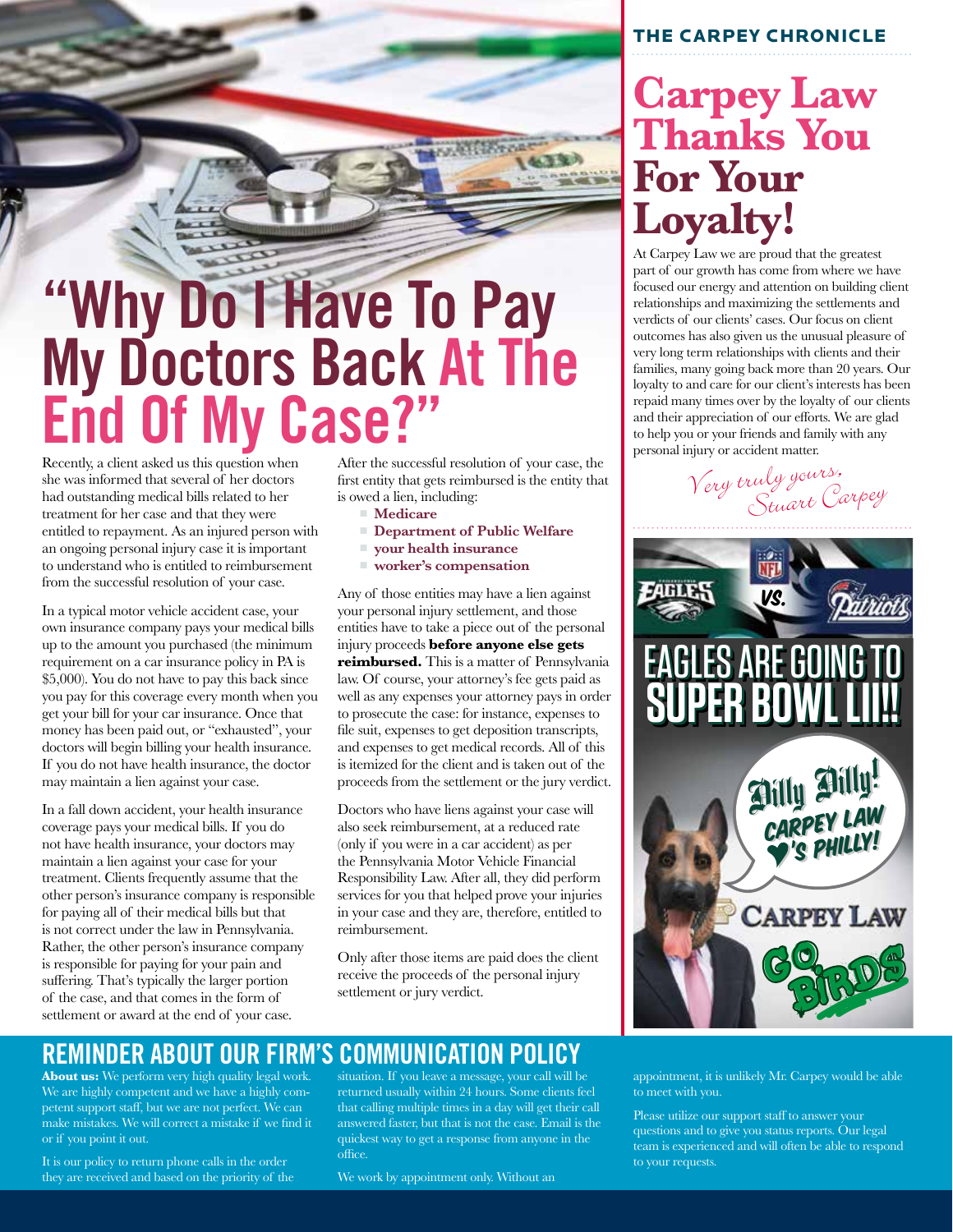# **Grilled Shrimp with Roasted Garlic-Cilantro Sauce** LAURA CARPEY'S RECIPE OF THE MONTH

### **INGREDIENTS**

- $\blacksquare$  1.5 lb uncooked prawns
- Salt and pepper
- $\Box$  Olive oil

### **Roasted garlic-cilantro sauce:**

- $\blacksquare$  1 small head garlic, top trimmed off
- $\blacksquare$  1 cup chopped fresh cilantro leaves
- $\blacksquare$  1 lime, juice of
- $\blacksquare$  1 tbsp dry white wine
- $\equiv$  3 tbsp olive oil
- $\Box$  2 tbsp chili sauce like this one

## **INSTRUCTIONS**

1. Preheat your oven to 400 degrees F. 2. Peel, devein and rinse the prawns or your choice of shrimp. Pat dry and season with salt and pepper. Place the prawns in the fridge until ready to grill. 3. Trim the top of the garlic head off, but leave the garlic intact. Drizzle generously with olive oil. Roast the garlic in the 400 degree F-heated oven for about 10-15 minutes or until slightly tender and fragrant. When ready, remove from the oven. Let cool briefly. Peel and crush or chop the roasted garlic as finely as possible.

4. Now prepare the roasted garliccilantro sauce. In a small bowl, combine the roasted garlic with the remaining sauce ingredients of cilantro, lime juice, white wine, olive oil and chili sauce. Whisk together and set aside. 5. When ready, lightly oil and heat a cast-iron grill or griddle to mediumhigh. Dress the prawns with a little olive oil and grill for 3-4 minutes on each side. You want to achieve some char, but be careful not to overcook the prawns. 6. Remove the prawns from the grill to a bowl and coat well with the roasted garlic and cilantro sauce. Transfer to a serving platter. Alternatively, transfer the grilled prawns to a serving platter and simply add the roasted garlic-cilantro sauce on the side.

7. Serve with pasta or rice and a green salad for dinner; or simply as a party appetizer. Enjoy!



# **Why Most Lawyer Advertising Stinks**

If you were a personal injury attorney and you didn't have a perfect "10" rating on AVVO (Stuart does), weren't listed in the Top 100 Trial Lawyers in America and The National Trial Lawyers Association (Stuart is), and didn't have a track record of success and a long list of happy clients (Stuart does), what would you say in your advertising?

Right. "We are aggressive."

We would like to offer you Stuart's book *"The Good, The Bad and the Ugly About Lawyer Advertising"* for FREE!

You can contact our office by phone, request by e-mail (tleitz@carpeylaw.com) or download it direct from the website!

Most people don't really know how to find a good, trustworthy provider of what we do, so you are doing others a great service by telling them about us.



**To get your FREE book: www.carpeylaw.com tleitz@carpeylaw.com (610)834-6030**



Without You We'd Be Lost

At Sea!

*Your referrals continue to be one of the best ways for clients to find our firm. We are honored to assist your friends and family with their legal problems caused by an accident.*

**Answers to "Stuart's Trivia Game"** *1. False 2. False 3. False 4. True 5. True 6. True.*